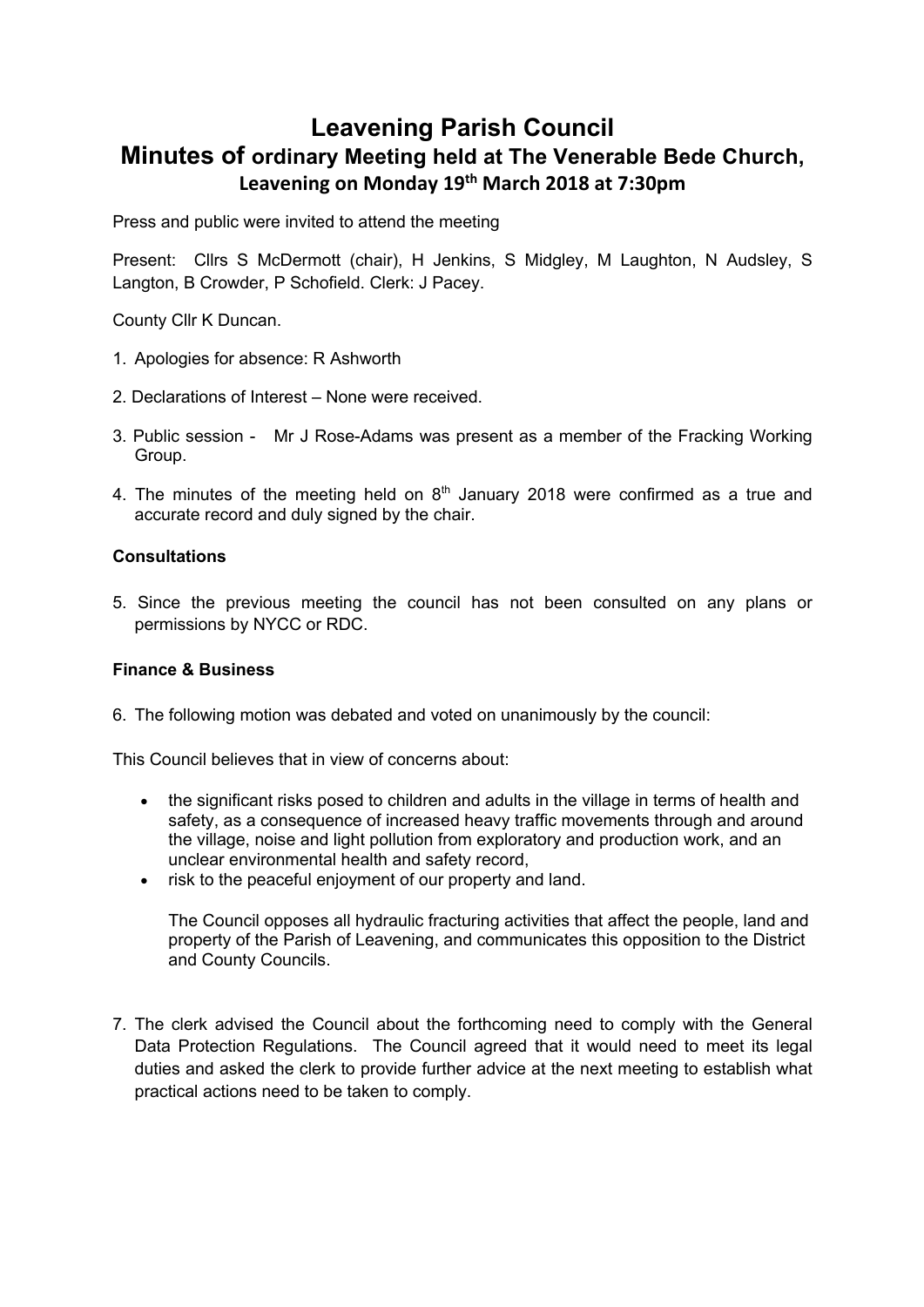- 8. Cllr Jenkins proposed the idea of producing a Community Charter for the village. It was agreed this could be explored if there was sufficient interest in the idea amongst residents.
- 9. To consider financial matters.
	- a) Information from committees. Play Area committee balance stands at £119.94. Events committee balance stands at £4389.
	- b) Financial statements A spreadsheet showing the transactions for the current financial year was presented and verified against the current bank statement. The current account balance, on 19<sup>th</sup> March 2018, stands at £3164.13
	- c) A number of cheques were agreed for signature.
	- d) The clerk advised that accounts for the Annual Audit would have to be approved at the next meeting. Cllr Audsley agreed to be the internal auditor.

## **Committees and village matters**

10. The following matters were discussed:

a) Leavening Brow Picnic Site.  $-$  A volunteer day took place on 28<sup>th</sup> Jan 2018, where maintenance of the site was carried out. Cllr McDermott confirmed that the entrance gates to the site have been replaced. The Council agreed for the continued need for the picnic site committee and agreed for Cllr Jenkins to be the nominated councillor on the committee.

b) Play Area Committee. A quiz night is planned for  $12<sup>th</sup>$  April to raise funds for the Play Area. Cllr Schofield confirmed that inspections and maintenance continues.

c) Fracking Working Group. Mr J Rose-Adams informed the council about the hearing of the NYCC Minerals and Waste Plan , at which the council presented evidence.

d) Events committee. Cllr Schofield advised that the Events committee have agreed to contribute funds to do some repairs to the surface of the picnic site car park and also to support the village litter pick on the 25<sup>th</sup> March.

The Events committee are also looking at options for managing attendance at this year's bonfire, to below 1000 people, to ensure suitable insurance cover for the event. Cllrs Schofield and Crowder to advise at the next meeting.

- e) Leavening Cemetery no update.
- f) Highways. A number of issues were raised by councilors.
	- The council continue to pursue with the DVLA the issue of abandoned vehicles on Golden Wells.
	- **Action**: Cllr Duncan advised that the dangerous hole by the side of the road opposite Busk Hill Farm, was scheduled to be repaired but was not able give a date.